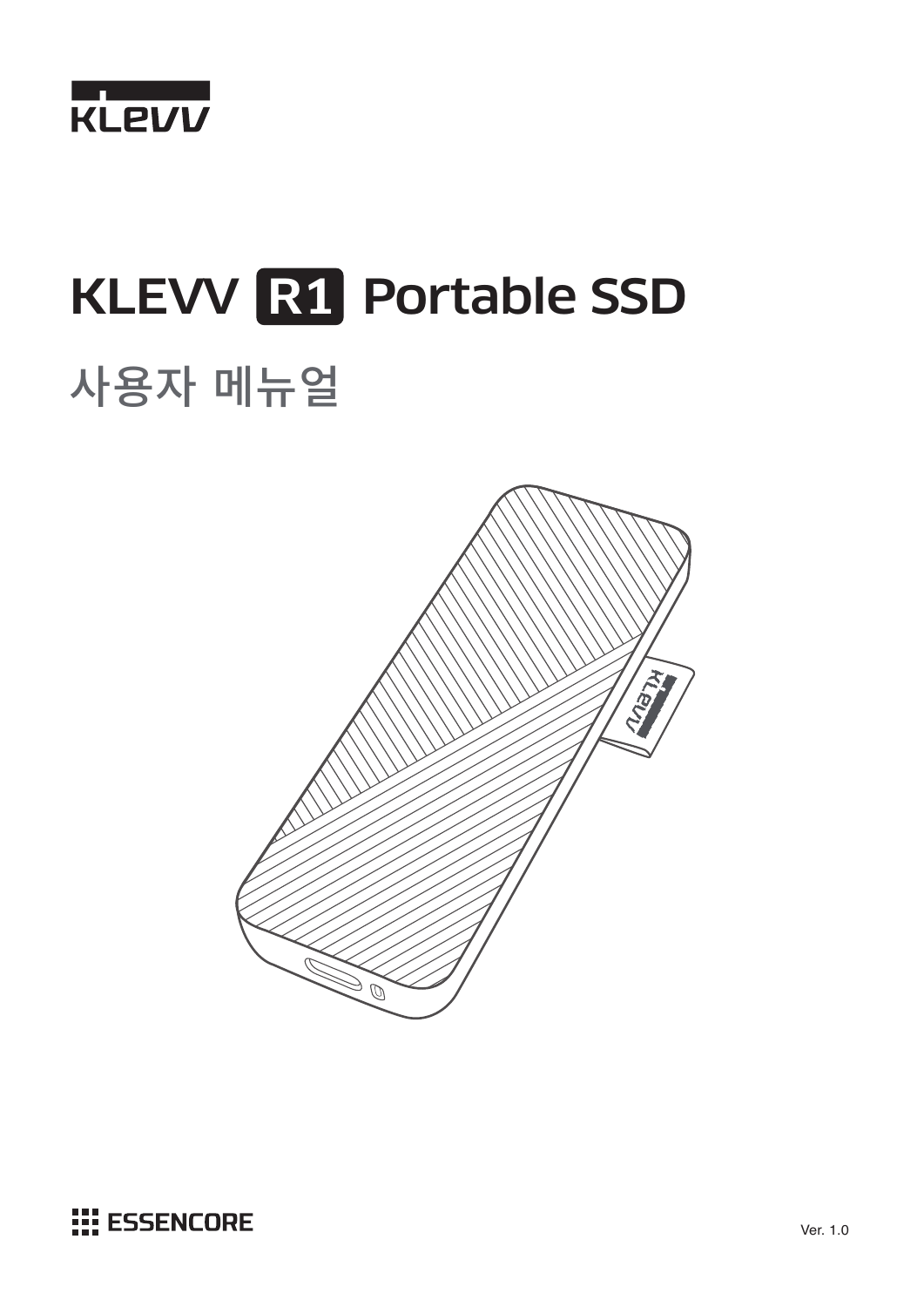## **목차**

| ■ 개요                                                                                                                                                                                                                                                                                                                                                                                                                                                                                                                   |                  |
|------------------------------------------------------------------------------------------------------------------------------------------------------------------------------------------------------------------------------------------------------------------------------------------------------------------------------------------------------------------------------------------------------------------------------------------------------------------------------------------------------------------------|------------------|
| ▪ 기본 정보                                                                                                                                                                                                                                                                                                                                                                                                                                                                                                                |                  |
| 박스 구성품                                                                                                                                                                                                                                                                                                                                                                                                                                                                                                                 |                  |
| 시스템 지원                                                                                                                                                                                                                                                                                                                                                                                                                                                                                                                 |                  |
| ▪ 사용 가이드<br>$\begin{minipage}{0.5\textwidth} \begin{tabular}{ c c c c } \hline \multicolumn{1}{ c }{0.4\textwidth} \includegraphics{1}{c c } \hline \multicolumn{1}{ c }{0.4\textwidth} \includegraphics{1}{c c } \hline \multicolumn{1}{ c }{0.4\textwidth} \includegraphics{1}{c c } \hline \multicolumn{1}{ c }{0.4\textwidth} \includegraphics{1}{c c } \hline \multicolumn{1}{ c }{0.4\textwidth} \includegraphics{1}{c c } \hline \multicolumn{1}{ c }{0.4\textwidth} \includegraphics{1}{c c$<br>▪ 데이터 복구 소프트웨어 | $\mathbf 2$<br>3 |
| ▪ 기술 지원 & 보증 정책                                                                                                                                                                                                                                                                                                                                                                                                                                                                                                        | 3                |
| RMA 정책                                                                                                                                                                                                                                                                                                                                                                                                                                                                                                                 | 3                |
| 보증서                                                                                                                                                                                                                                                                                                                                                                                                                                                                                                                    | 3                |
|                                                                                                                                                                                                                                                                                                                                                                                                                                                                                                                        |                  |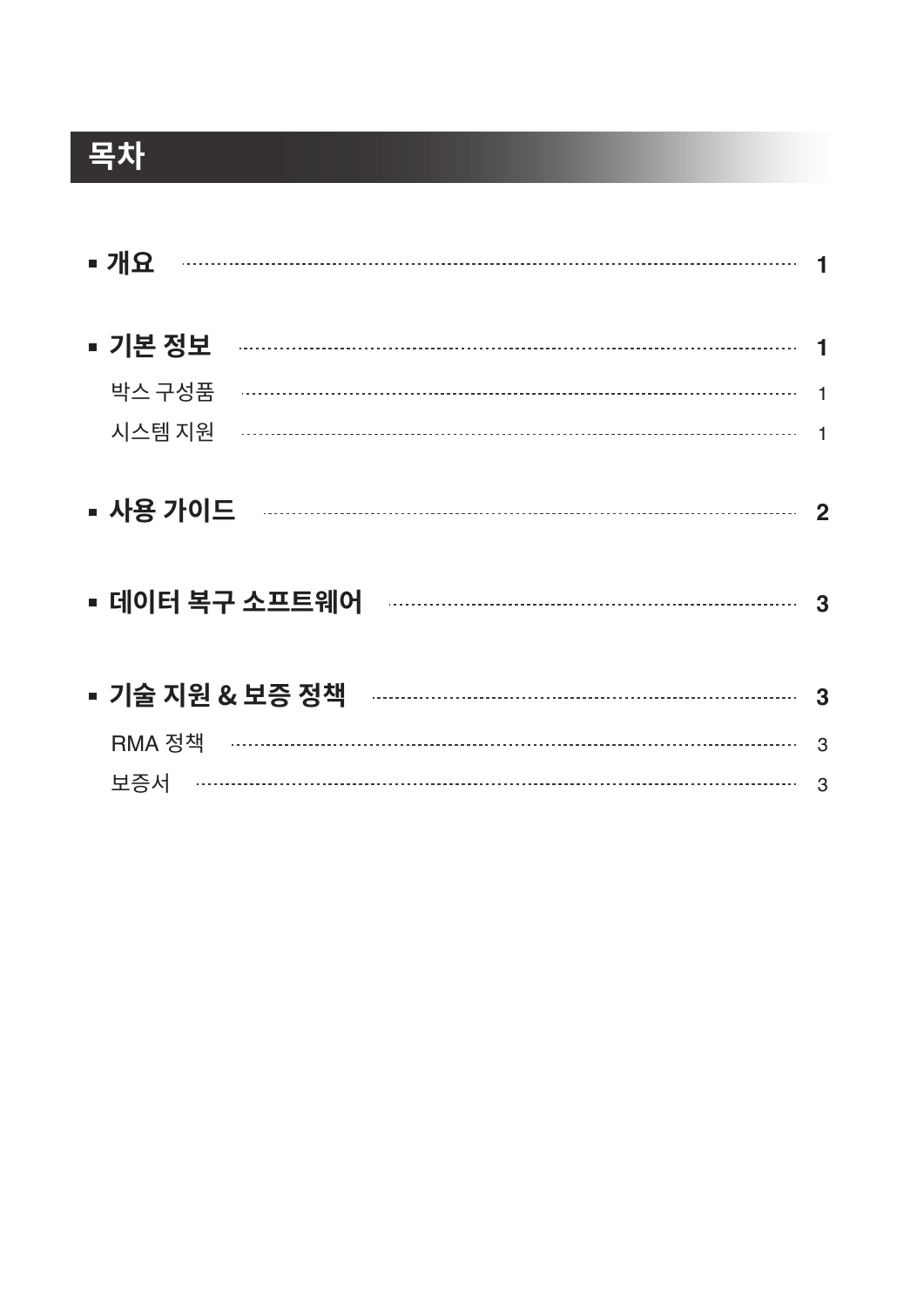### **개요**

**KLEVV R1 포터블 SSD를 선택해 주셔서 감사합니다. 제품 사용에 필요한 모든 관련 정보가 담겨 있는 사용자 매뉴얼을 주의 깊게 읽 어 보시기 바랍니다.**

### **기본 정보**

#### **KLEVV R1 포터블 SSD (R1)를 사용하기에 앞서, 박스와 시스템 호환 관련 아래의 정보를 확인하십시오.**



### **박스 구성품**

- 1. R1 Portable SSD
- 2. 2-in-1 USB 3.2 Type-C to C/ to A cable
- 3. 제품 사용 설명서

#### **시스템 지원**

- Windows 8/ 8.1/ 10
- Mac OS X 10.6 또는 상향 호환 (리포맷 필요)
- Android 5.0 또는 상향 호환
- Linux Kernel 2.6 또는 상향 호환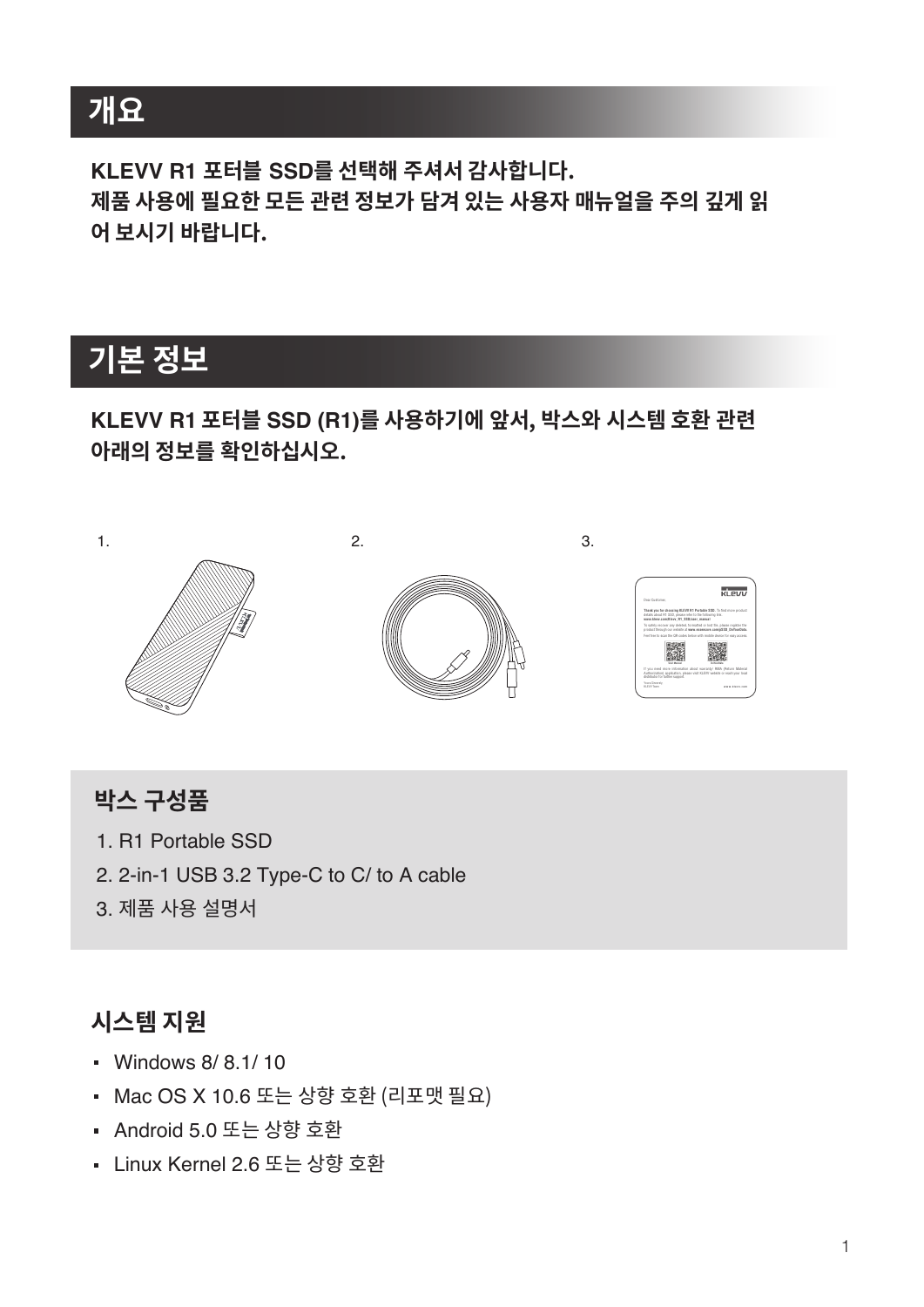### **사용 가이드**

#### **제품 사용을 위해 아래의 간단한 단계를 따라하세요.**

- 1. R1 사용을 위해 외부 전원 공급 장치 연결 필요 없이 박스 안에 있는 케이블을 사용하여 호스트 장치와 연결하세요.
- 2. 호스트 장치의 USB 포트를 확인하고 적합한 USB 케이블 (Type C to C 또는 C to A)과 연결하세요.



Type-C to C cable Type-C to A cable

- 3. 케이블이 단단히 연결되어 있는지 확인합니다.
- 4. 전원 표시등이 깜박이는지 확인합니다.



5. 전원 표시등에 불이 들어오면 이제 R1을 사용하실 수 있습니다.